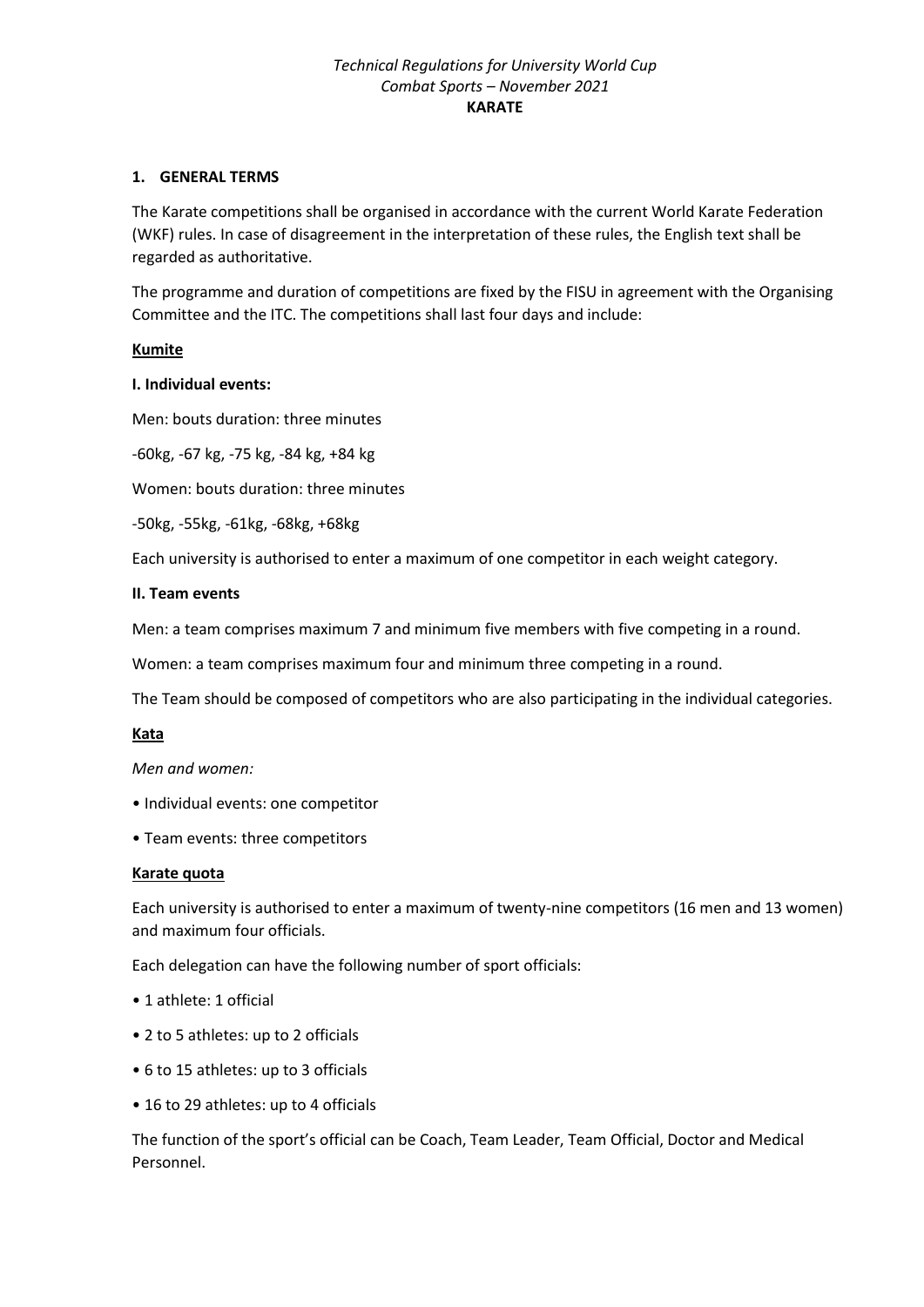The team events shall take place after the individual events. In the bouts for medals in Team Kata Competition, the total time allowed for the Kata and Bunkai (demonstration) is five minutes.

Each athlete and coach must be able to provide evidence of WKF membership and coaches must be at least WKF accredited.

At the first General Technical Meeting, the Head of Delegation or his/her representative shall confirm and sign the official list of competitors accredited by the CIC.

# **2. PRE-COMPETITION PROCEDURE**

Three months before the Cup, the Organising Committee has the right to collect 25% of the total cost of stay per athlete and official from participating universities.

The OC shall conduct the draw directly after the official registration in the presence of the FISU Technical Committee Chair (or his/her representative). Each completed master sheet shall be signed by the Technical Committee Chair.

The draw shall be carried out using the WKF-approved computerised random process, with the exception that the corresponding finalists of the previous Cups are separated as widely as possible.

Entries for the draw shall come from the Online Accreditation System.

After the draw is completed and signed by the FISU Technical Committee Chair, it shall be made available for each participating university.

# **3. EQUIPMENT**

Equipment must be WKF approved.

Equipment is listed in the FISU Karate Venue Minimum Requirements.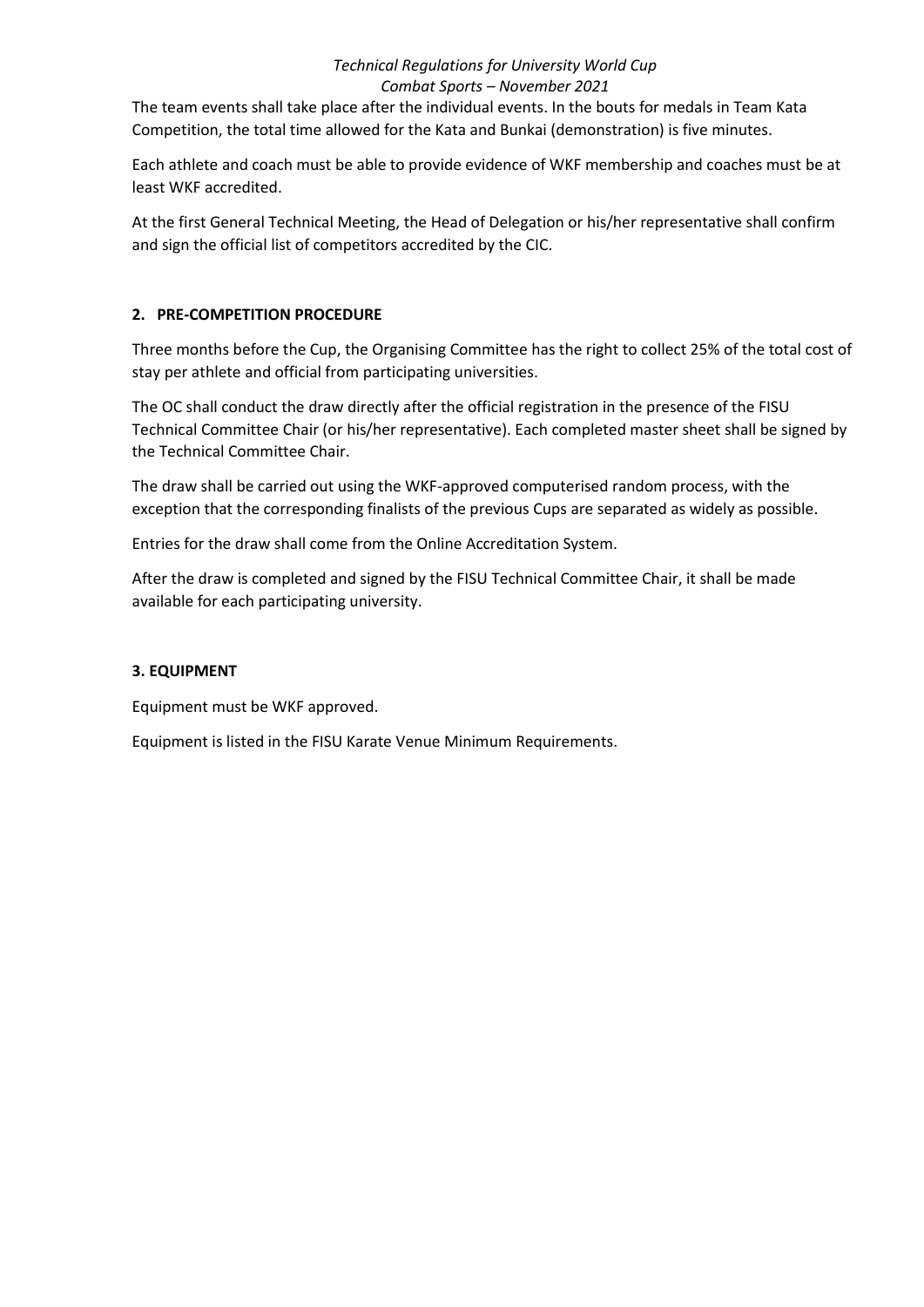#### **1. GENERAL TERMS**

The Muaythai competitions will be organised in accordance with the most recent technical regulations of the International Federation of Muaythai Associations (IFMA). In case of disagreement in the interpretation of these rules, the English text will be regarded as authoritative. The most current rules and regulations can be found at www.ifmamuaythai.org/technicalreference/muaythai-rules/.

The programme and duration of the competitions are fixed by the FISU in agreement with the Organising Committee and the ITC. The competitions shall last six days and include the following events:

| Men        | Women      |
|------------|------------|
| $-51$ kg   | $-51$ kg   |
| $-54$ kg   | $-54$ kg   |
| $-57$ kg   | $-57$ kg   |
| $-60$ kg   | $-60$ kg   |
| $-63.5$ kg | $-63.5$ kg |
| $-67$ kg   | $-67$ kg   |
| $-71$ kg   | +67 kg     |
| $-75$ kg   |            |
| $-81$ kg   |            |
| -86 kg     |            |
| $-91 kg$   |            |
| +91 kg     |            |

The duration of each bout shall be three rounds of three minutes each for both male and female competitors. A full one minute of rest shall be given between the rounds.

# **Muaythai quota**

Each university is authorised to enter a maximum of nineteen competitors (12 men and 7 women) and five officials.

Each university is authorised to enter a maximum of one athlete per weight category per gender.

Each delegation can have the following number of sport officials:

- 1 athlete: 1 official
- 2 to 4 athletes: up to 2 officials
- 5 to 10 athletes: up to 4 officials
- 11 to 19 athletes: up to 5 officials

The function of the officials can be Coach, Team Leader, Team Official, Doctor and Medical Personnel.

At the first General Team Manager Meeting, the Head of Delegation or his/her representative shall confirm and sign the official list of competitors.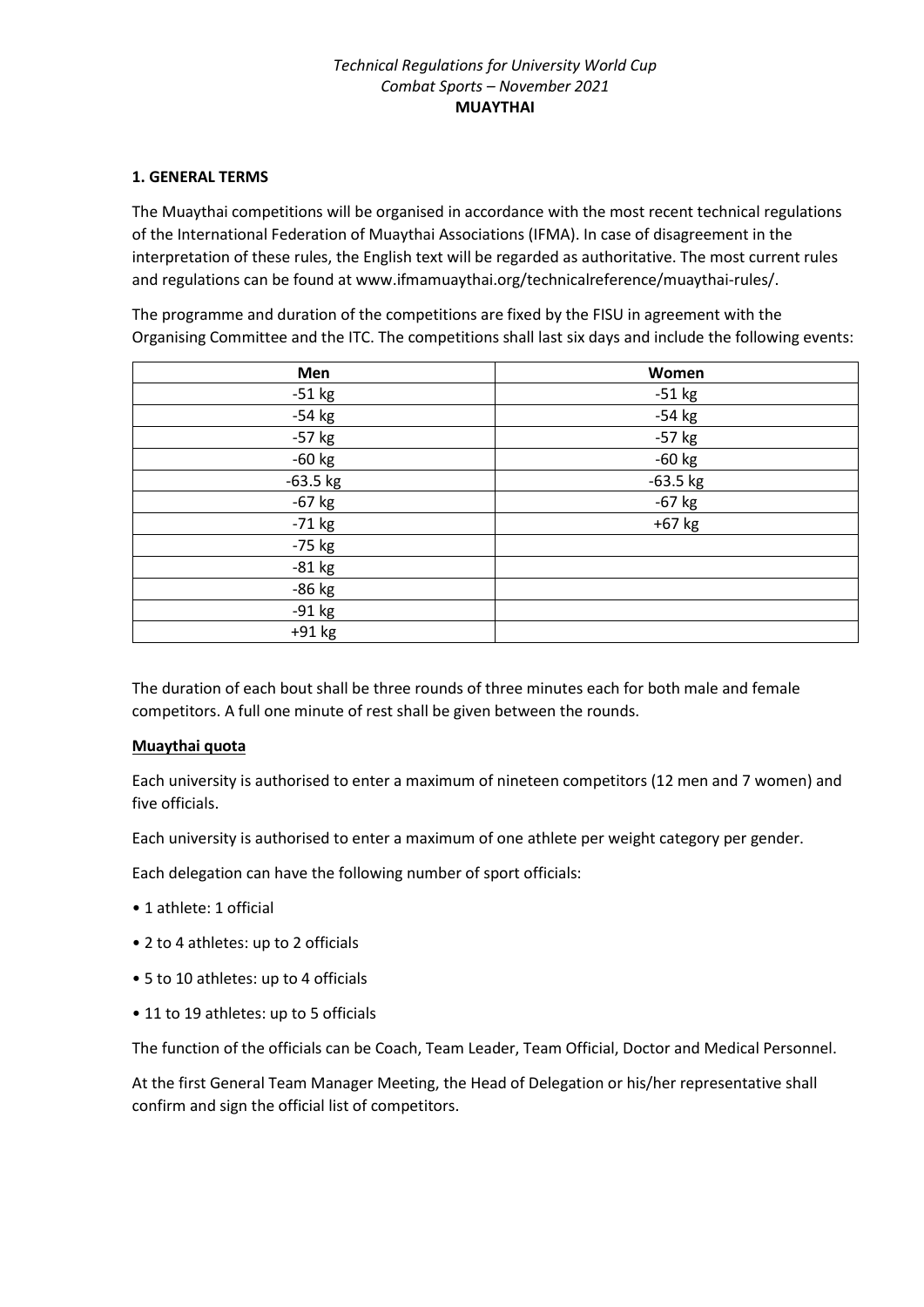### **2. PRE-COMPETITION PROCEDURE**

Three months before the Cup, the Organising Committee has the right to collect 25% of the total cost of stay per athlete and official from participating universities.

## **3. EQUIPMENT**

All equipment has to be in conformity with IFMA regulations. The specific equipment needed is listed in the FISU Muaythai Venue Minimum Requirements.

According to the IFMA Rules & Regulations a contestant must wear the official IFMA 2022 World Cups uniform shorts and tank top shirt in red or blue, according to his/her corner. The uniform must be purchased from IFMA at the Team Manager meeting. The Uniform is sold as a set for \$60USD consisting of 2 tops (red/blue), 1 pair of muaythai shorts and 1 paid of hand wraps. The contestant must wear a Mongkon (sacred headband) during the WaiKru before the fight. An amulet may be worn around the upper arm or wrist but must be neatly covered. The contestant must wear the standard head-guard, gloves, shin guard and elbow guard as provided by the Organising Committee. No others may be substituted. Contestants are required to wear their own groin-guard (male & female), breast protection (female only) & gum-shields. Toenails must be short. Beard must be clean shaven.

It is the responsibility of each delegation to contact IFMA for the size and quantity of sets needed for their athletes.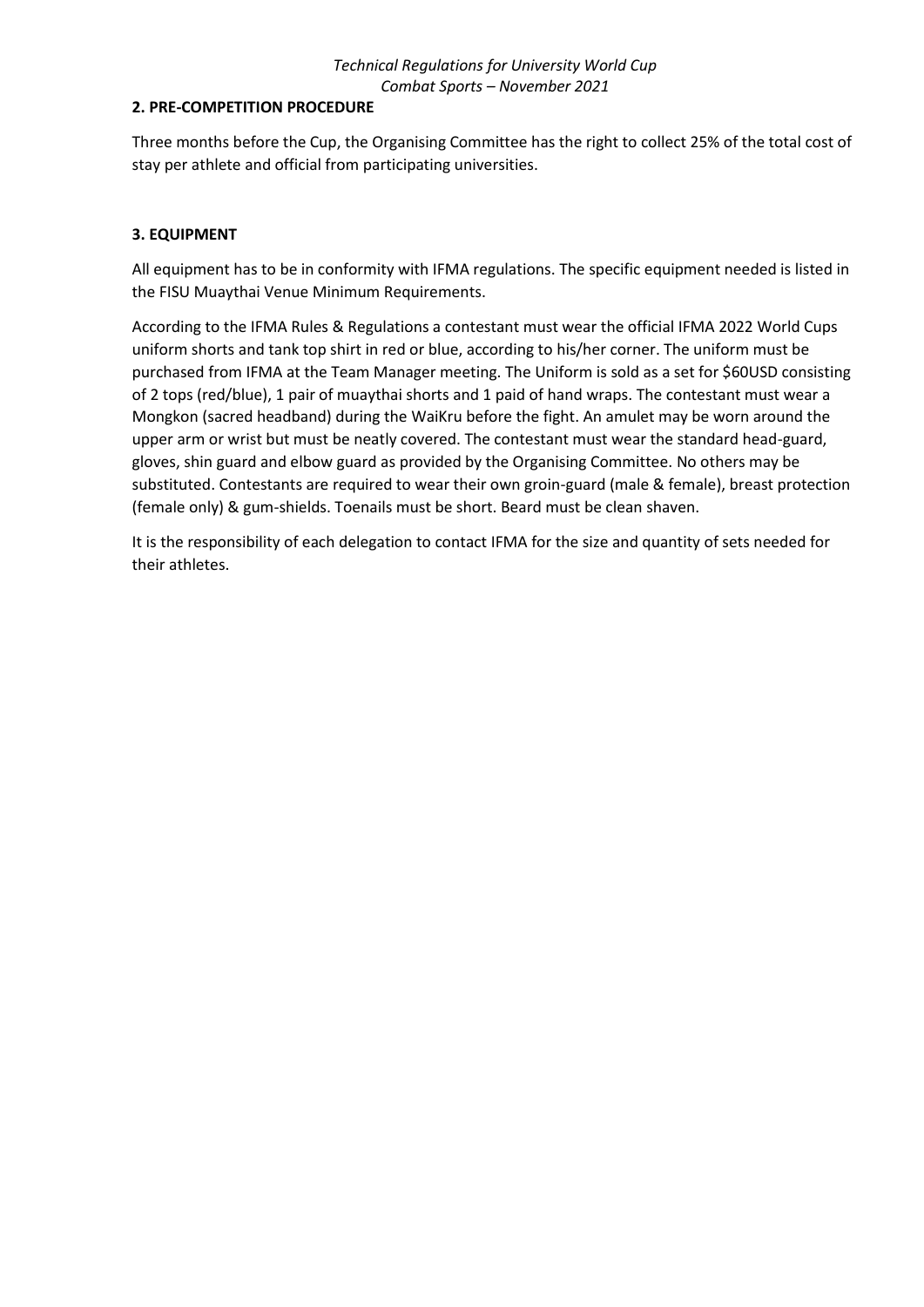### **1. GENERAL TERMS**

The Sambo competitions will be organised in accordance with the most recent technical regulations of the "Fédération Internationale de Sambo" (FIAS). In case of disagreement in the interpretation of these rules, the English text will be regarded as authoritative.

The programme and duration of the competitions are fixed by the FISU Executive Committee in agreement with the Organising Committee and the ITC. The competitions shall last three days and include the following individual events:

### **I. Individual Competition**

| <b>Men</b>        | Women           |  |  |
|-------------------|-----------------|--|--|
| up to 58 kg       | up to 50 kg     |  |  |
| +58kg to 64kg     | +50 kg to 54 kg |  |  |
| $+64$ kg to 71 kg | +54kg to 59kg   |  |  |
| +71kg to 79kg     | +59kg to 65kg   |  |  |
| +79kg to 88kg     | +65kg to 72kg   |  |  |
| +88kg to 98kg     | +72kg to 80kg   |  |  |
| +98kg             | $+80kg$         |  |  |

The duration of each bout shall be five minutes for men and women.

### **II. Mixed Team Competition**

Mix team composed of maximum ten athletes - five men and five women, minimum six athletes.

| <b>WEIGHT CATEGORY</b> | <b>GENDER</b> | <b>ONLY ATHLETES OF THE</b><br><b>FOLLOWING CATEGORIES CAN</b><br><b>PARTICIPATE</b> |
|------------------------|---------------|--------------------------------------------------------------------------------------|
| up to 58 kg            | M             | 58                                                                                   |
| up to 54 kg            |               | 50, 54                                                                               |
| +58 kg to 71 kg        | M             | 64,71                                                                                |
| +54 kg to 65kg         |               | 59,65                                                                                |
| +71kg to 88kg          | M             | 79,88                                                                                |
| $+65$                  |               | 72, 80, +80                                                                          |
| +88kg                  | м             | 98, +98                                                                              |

The duration of each bout shall be four minutes.

#### **Sambo quota**

Each university is authorised to enter a maximum of 14 competitors (7 men and 7 women) and maximum three officials.

Each university is authorised to present:

Individual competition:

- A maximum of one SAMBO player per weight category;

The teams must be composed of competitors who are also participating in the individual categories.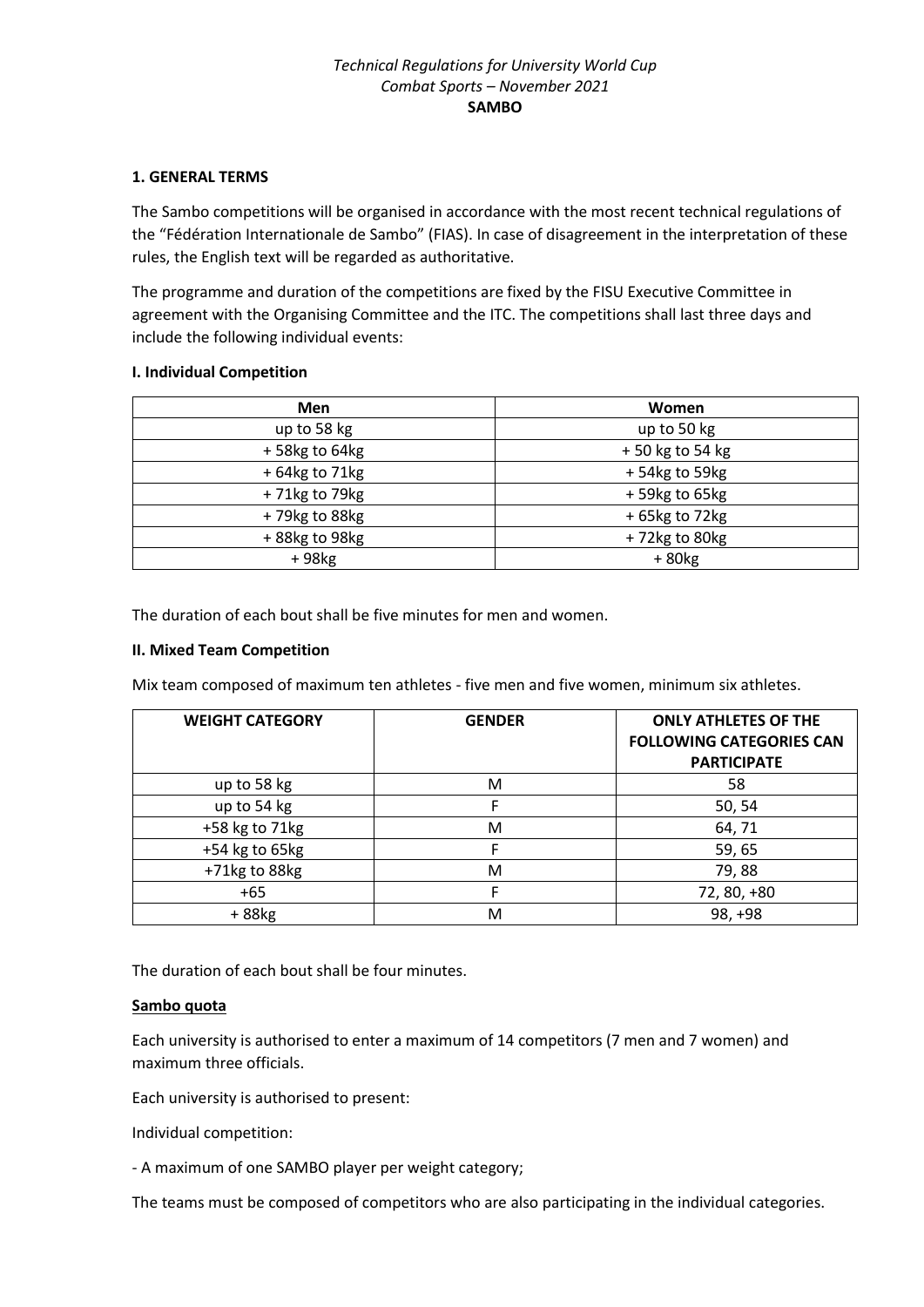Each delegation can have the following number of sport officials:

- 1 athlete: 1 official
- 2 to 5 athletes: up to 2 officials
- 6 to 14 athletes: up to 3 officials

The function of the officials can be Coach, Team Leader, Team Official, Doctor and Medical Personnel.

## **2. PRE-COMPETITION PROCEDURE**

Three months before the Cup, the Organising Committee has the right to collect 25% of the total cost of stay per athlete and official from participating countries.

The OC shall conduct the draw directly after the official registration in the presence of the FISU Technical Delegate (or his/her representative). Each completed master sheet shall be signed by the FISU Technical Committee Chair.

The draw shall be carried out using the FIAS - approved computerised random process, with the exception that the corresponding finalists of the previous Cups are separated as widely as possible.

Entries for the draw shall come from the Online Accreditation System.

After the draw is completed and signed by the FISU Technical Committee Chair, it shall be made available for each participating university.

#### **3. EQUIPMENT**

Equipment must be FIAS approved.

Equipment is listed in the FISU Sambo Minimum Requirements.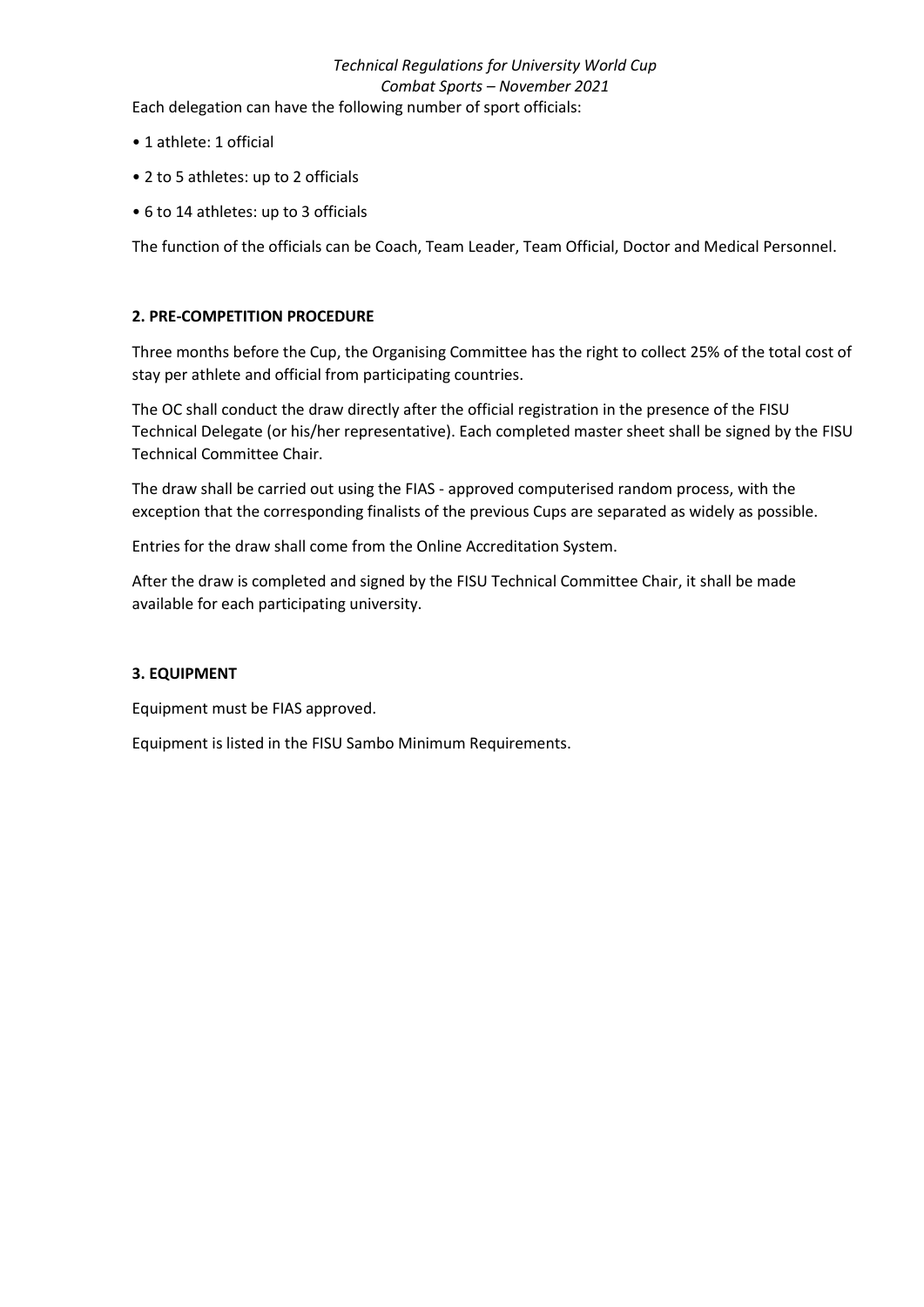#### **1. GENERAL TERMS**

The wrestling competitions shall be organised in accordance with the most recent technical regulations of the "United World Wrestling" (UWW). In any dispute the French text shall be regarded as authoritative.

The programme and duration of competitions are fixed by FISU in agreement with the Organising Committee and the ITC. The competitions shall last five days and include individual events in the following weight categories:

**Men:**

Free style

- 57kg, - 61kg, - 65kg, - 70kg, - 74kg, - 79kg, - 86kg, - 92kg, - 97kg, - 125kg

Greco-Roman style

- 55kg, - 60kg, - 63kg, - 67kg, - 72kg, - 77kg, - 82kg, - 87kg, - 97kg, - 130kg

#### **Women:**

Free style

- 50kg, - 53kg, - 55kg, - 57kg, - 59kg, - 62kg, - 65kg, - 68kg, - 72kg, - 76kg

A team ranking shall award a trophy to the best three teams in each style.

#### **Wrestling quota**

Each university is authorised to enter a maximum of 30 competitors (20 men and 10 women) and maximum four officials.

The universities shall declare their starters to the Technical Committee six hours before the official draw (until 12:00 pm in the drawing day).

Each delegation can have the following number of sport officials:

- 1 athlete: 1 official
- 2 to 5 athletes: up to 2 officials
- 6 to 15 athletes: up to 3 officials
- 16 to 30 athletes: up to 4 officials

The function of the officials can be Coach, Team Leader, Team Official, Doctor and Medical Personnel.

At the first General Technical Meeting, the Head of Delegation or his/her representative shall confirm and sign the official list of competitors accredited by the CIC.

#### **2. PRE-COMPETITION PROCEDURE**

Three months before the Cup, the Organising Committee has the right to collect 25% of the total cost of stay per athlete and official from participating universities.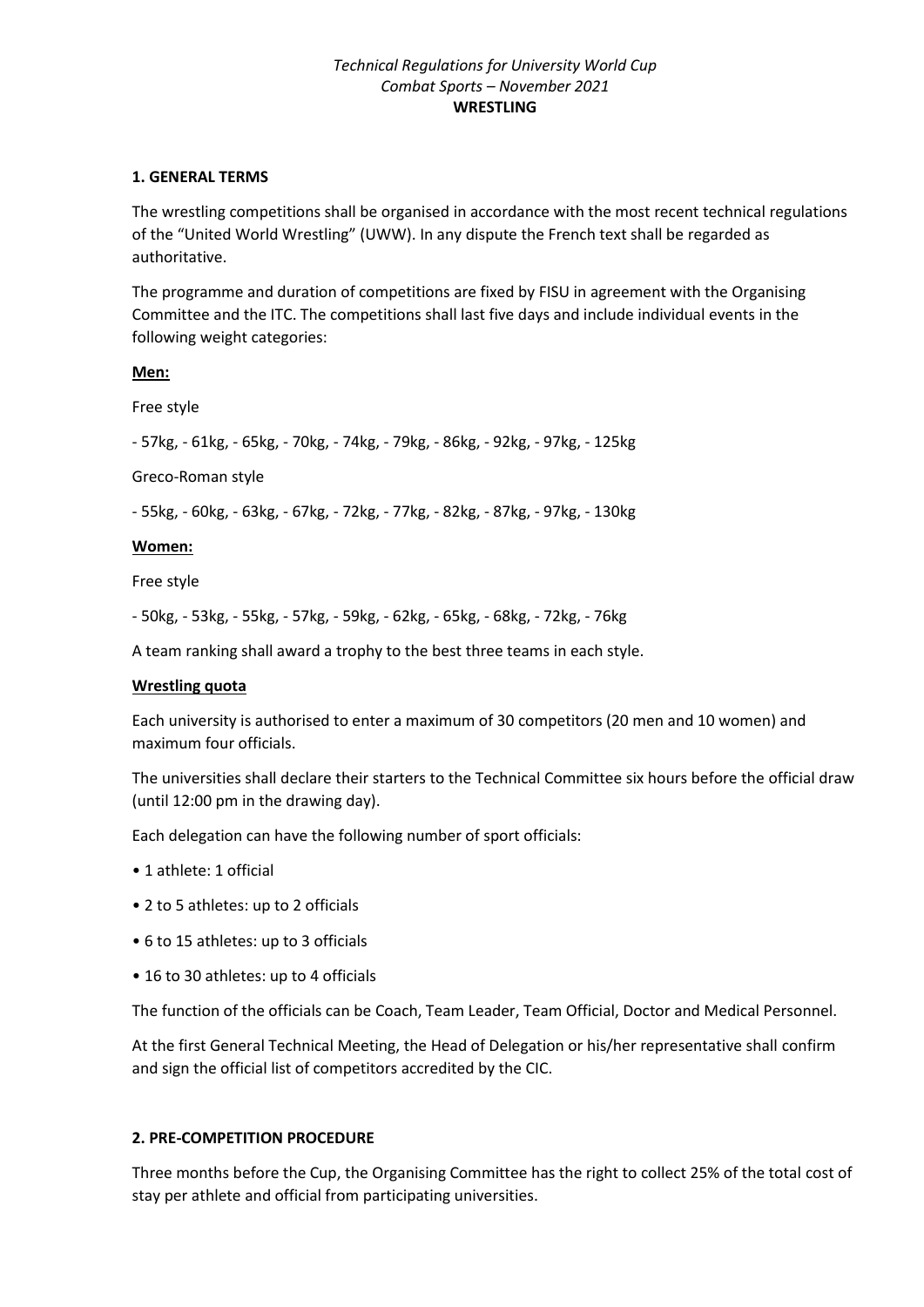# **3. EQUIPMENT**

Equipment is listed in the FISU Wrestling Minimum Requirements.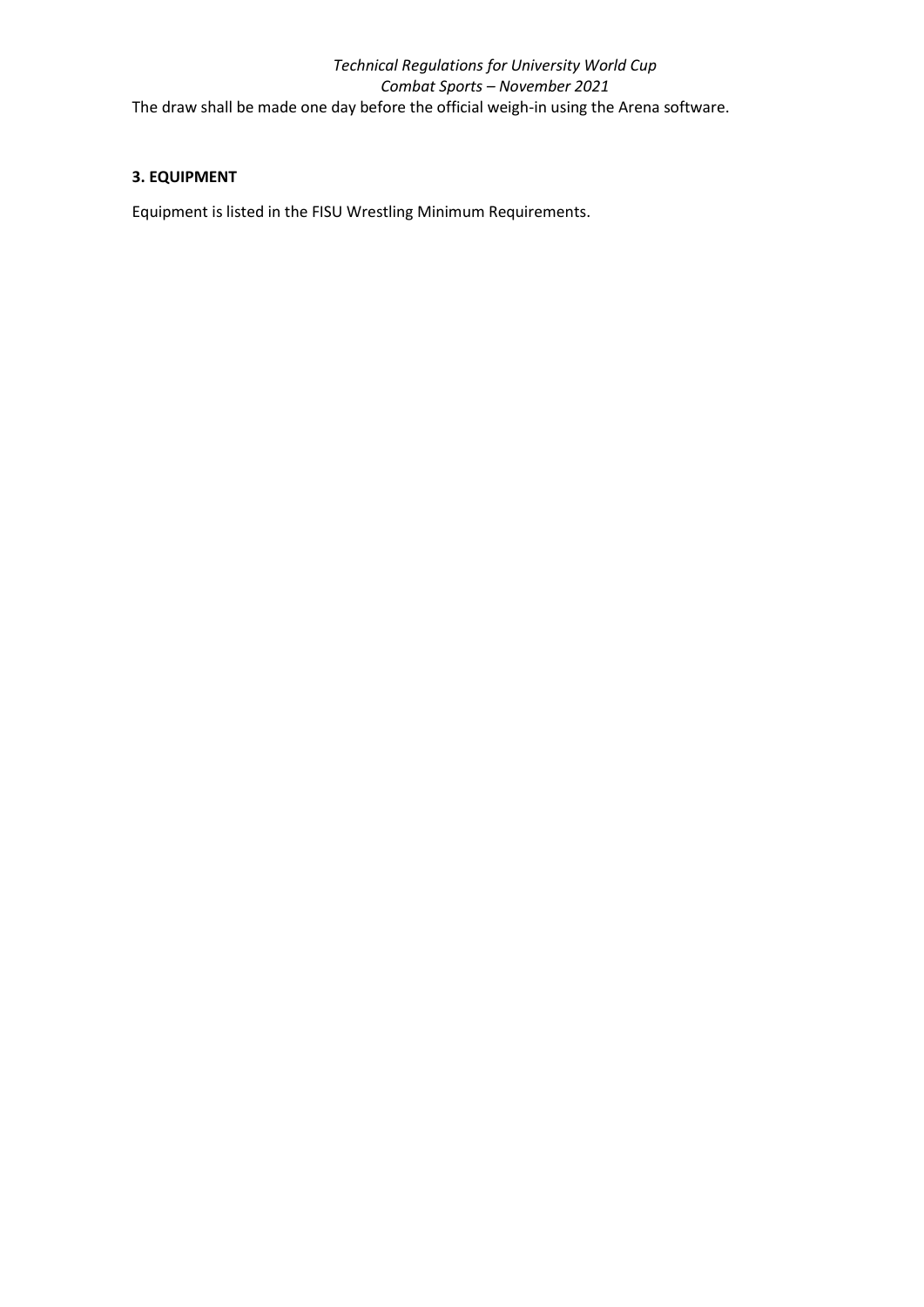# **1. GENERAL TERMS**

The Wushu competitions shall be organised in accordance with the most recent technical rules of the International Wushu Federation (IWUF), IWUF Wushu Taolu Competition Rules & Judging Methods (Excerpt) 2019 and IWUF Wushu Sanda Competition Rules & Judging Methods 2017. In case of disagreement in the interpretation of these rules, the English text shall be regarded as authoritative. The programme and duration of competitions are fixed by the FISU in agreement with the Organising Committee and the UWC ITC. The competitions shall last four days and include the following events:

| <b>MEN</b>              | <b>WOMEN</b><br><b>TAOLU (ROUTINES)</b> |  |  |
|-------------------------|-----------------------------------------|--|--|
| <b>TAOLU (ROUTINES)</b> |                                         |  |  |
| Changquan               | Changquan                               |  |  |
| Daoshu                  | Jianshu                                 |  |  |
| Gunshu                  | Qiangshu                                |  |  |
| Nanquan                 | Nanquan                                 |  |  |
| Nangun                  | Nandao                                  |  |  |
| Taijiquan               | Taijiquan                               |  |  |
| Taijijian               | Taijijian                               |  |  |

| <b>SANDA (FREE FIGHTING)</b> | <b>SANDA (FREE FIGHTING)</b> |  |  |
|------------------------------|------------------------------|--|--|
| 48 kg                        | 48 kg                        |  |  |
| 52 kg                        | 52 kg                        |  |  |
| 60 kg                        | 60 kg                        |  |  |
| 70 kg                        |                              |  |  |
| 80 kg                        |                              |  |  |

The duration of events is as follows for both men and women.

# **Taolu (Routines)**

- For Changquan, Daoshu, Gunshu, Jianshu, Qiangshu, Nanquan, Nangun & Nandao, each routine's duration shall be no less than one minute and twenty seconds (1min 20s).

- For Taijiquan and Taijijian, each routine's duration shall be between three to four minutes.

# **Sanda (Free Fighting)**

Each bout consists of three two-minute (2min) rounds with a one-minute (1min) rest in between. An athlete will be determined to have won a bout by winning two rounds; or by knock-out of his/her opponent; or by technical victory as stipulated in the "Rules for International Wushu Sanda Competition".

#### **Wushu quota**

Each university may enter a maximum of 12 competitors (6 men and 6 women) and maximum three officials.

Each delegation can have the following number of officials:

- 1 athlete: 1 official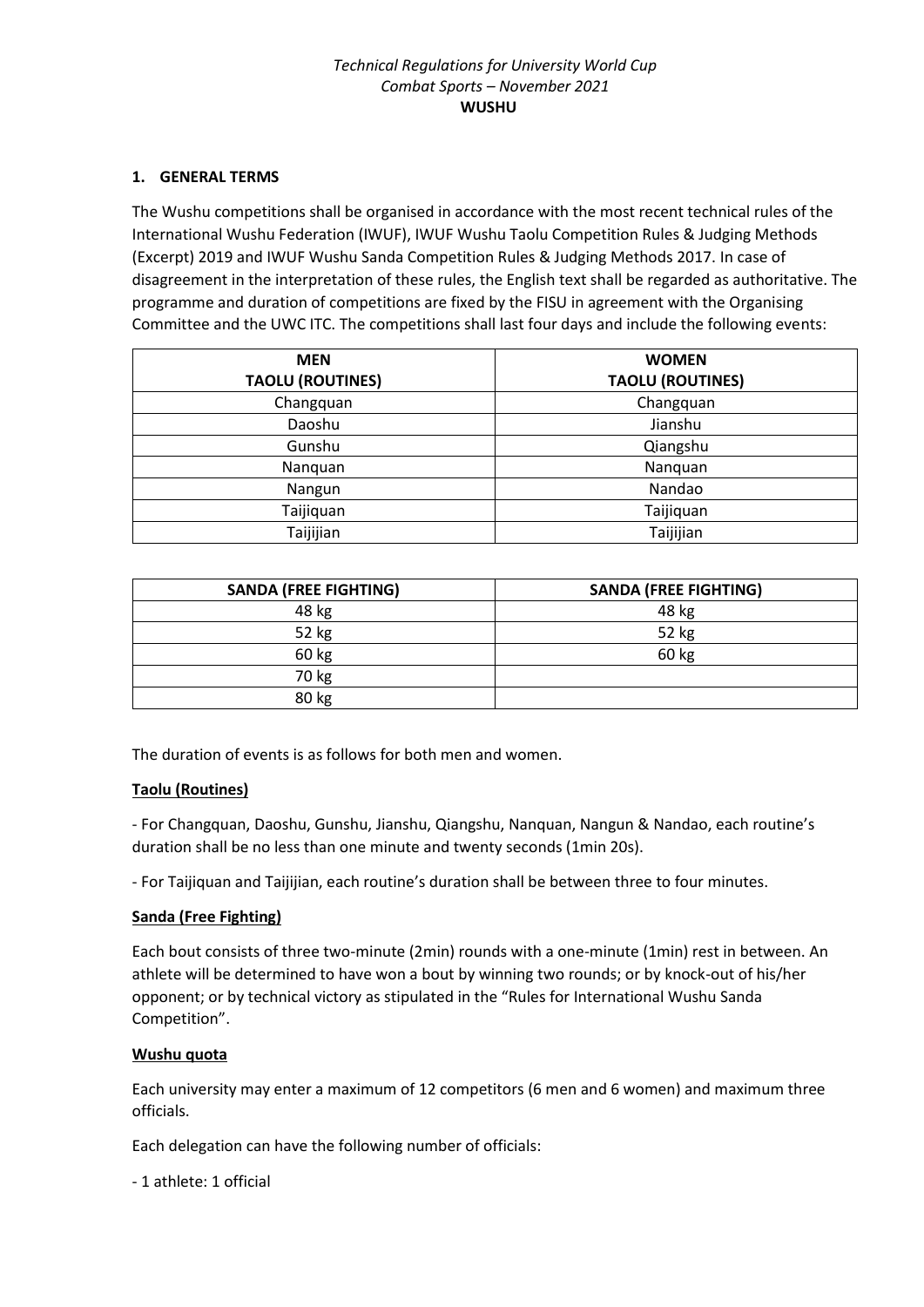- 2 to 6 athletes: 2 officials

- 7 to 12 athletes: 3 officials

The function of the officials can be Coach, Team Leader, Team Official, Doctor and Medical Personnel.

Athletes: six taolu athletes (three men and three women, maximum one athlete per medalling taolu event) and six sanda athletes (maximum one athlete per weight division, with a limit of three male and three women in total).

At the first General Technical Meeting, the Head of Delegation or his/her representative shall confirm and sign the official list of competitors.

### **2. PRE-COMPETITION PROCEDURE**

Three months before the Cup, the Organising Committee has the right to collect 25% of the total cost of stay per athlete and official from participating universities.

#### **Draw**

The drawing of lots will be conducted during the General Technical Meeting by the IWUF Technical Committee in accordance with the technical regulations of the IWUF.

### **3. EQUIPMENT**

Equipment is listed in the FISU Wushu Minimum Requirements.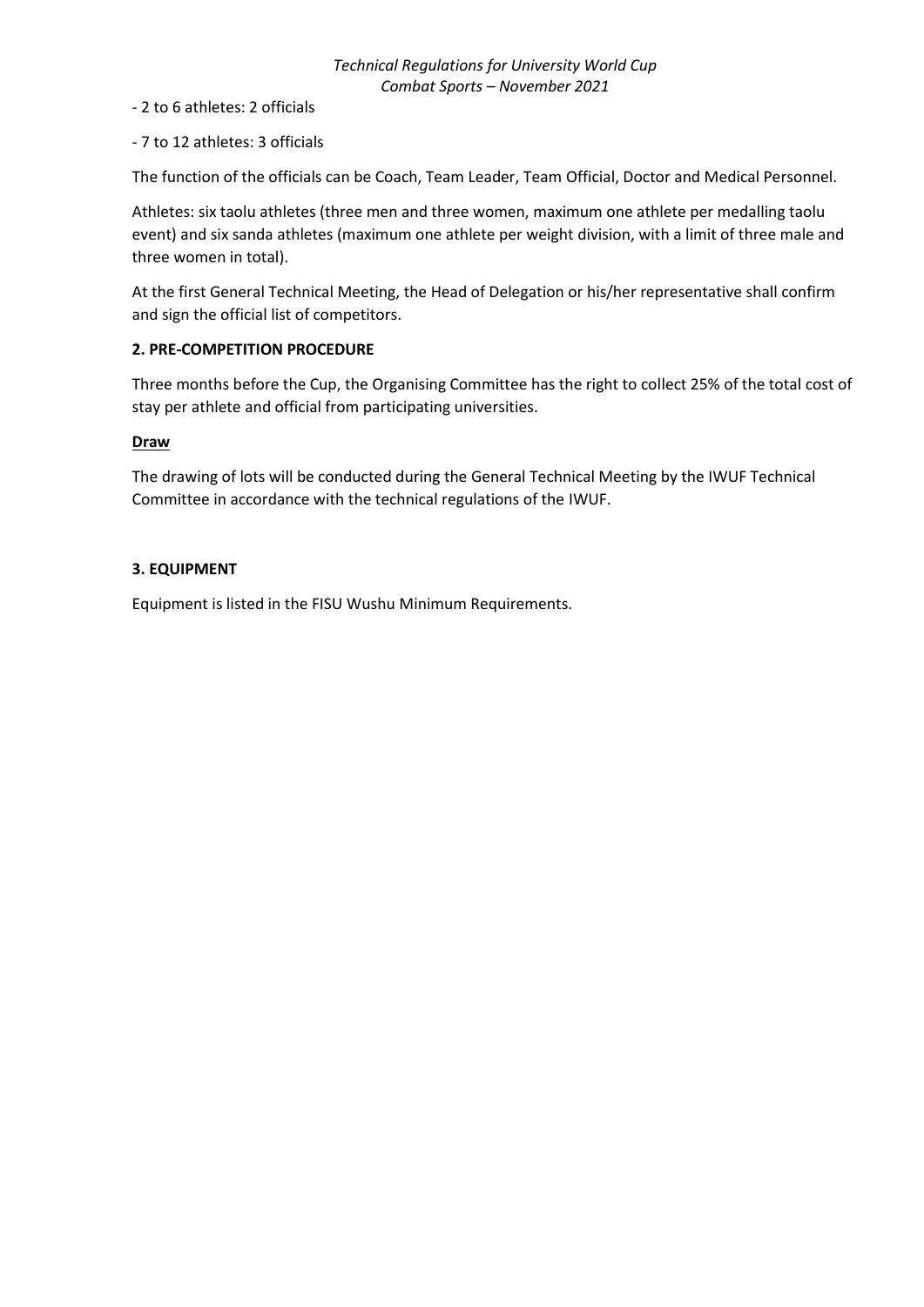## **1. GENERAL TERMS**

The boxing competitions shall be organised in accordance with the most recent AIBA Technical Rules and AOB Competition Rules (AIBA Technical & Competition Rules) of the International Boxing Association (AIBA) unless otherwise stated. In case of disagreement in the interpretation of these rules, the English text shall be regarded as authoritative.

All boxers participating in the 2022 FISU University World Cups Combat Sports must be borne between 01/01/1997 and 31/12/2003.

The programme and duration of competitions are fixed by the FISU in agreement with the Organising Committee and the CTI. The competitions shall last six days and include individual events in the following weight categories:

| <b>MEN COMPETITION</b> |                        |         | <b>WOMEN COMPETITION</b> |   |                        |         |       |
|------------------------|------------------------|---------|--------------------------|---|------------------------|---------|-------|
| #                      | <b>Weight Category</b> | over Kg | to Kg                    | # | <b>Weight Category</b> | over Kg | to Kg |
|                        | Flyweight              | 48      | 51                       | 1 | Light Flyweight        | 48      | 50    |
| 2                      | Featherweight          | 54      | 57                       | 2 | Bantamweight           | 52      | 54    |
| 3                      | Light Welterweight     | 60      | 63.5                     | 3 | Lightweight            | 57      | 60    |
| 4                      | Welterweight           | 63.5    | 67                       | 4 | Light Middleweight     | 66      | 70    |
| 5                      | Middleweight           | 71      | 75                       | 5 | Light Heavyweight      | 75      | 81    |
| 6                      | Light Heavyweight      | 75      | 80                       |   |                        |         |       |
|                        | Heavyweight            | 86      | 92                       |   |                        |         |       |
| 8                      | Super Heavyweight      | 92      | $\overline{\phantom{a}}$ |   |                        |         |       |

Each boxer must have a valid AIBA medical record book.

#### Boxer quota

Each university is authorised to enter a maximum of 13 competitors (8 men and 5 women) and five officials.

Each delegation can have the following number of officials:

- 1 athlete: 1 official
- 2 to 5 athletes: up to 2 officials
- 6 to 13 athletes: up to 3 officials

The function of the sport's official can be Coach, Team Leader, Team Official, Doctor and Medical Personnel.

Universities shall declare their starters to the Technical Committee at the latest 24 hours before the General Weigh-In.

At the first General Technical Meeting, the Head of Delegation or his/her representative shall confirm and sign the official list of competitors accredited by the CIC.